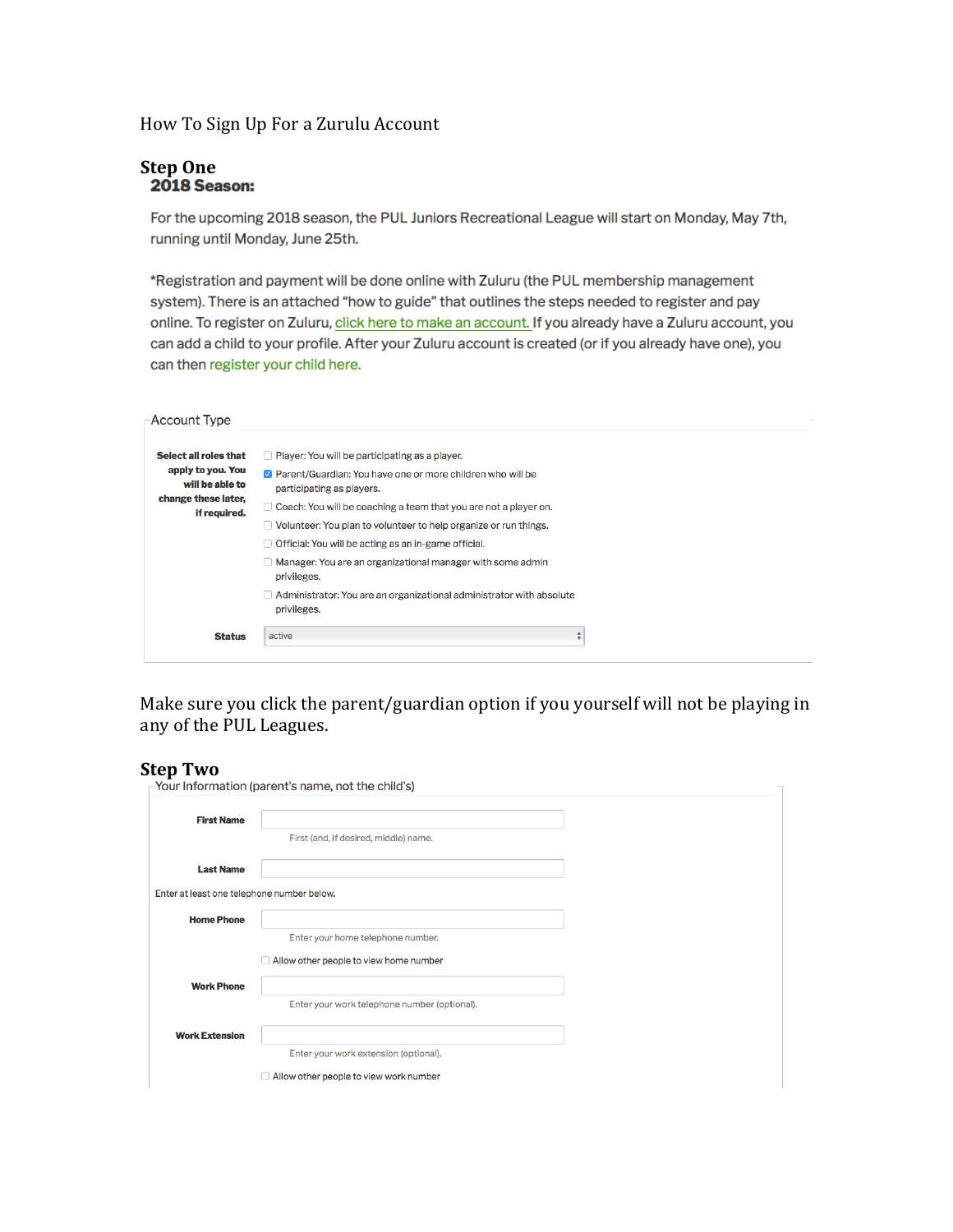The first part of the information you will be filling out will be YOUR OWN, not your childs.

## **Step Three**

| Alternate Contact (optional) |                                                                                                                                                                                                                                                                                                                                      |
|------------------------------|--------------------------------------------------------------------------------------------------------------------------------------------------------------------------------------------------------------------------------------------------------------------------------------------------------------------------------------|
|                              | This alternate parent/guardian contact information is for display purposes only. If the alternate contact should have their own login, do not enter<br>their information here; instead create a separate account and then link them together.<br>This is not for your child's name; enter that in the "Child Profile" section below. |
| <b>First Name</b>            |                                                                                                                                                                                                                                                                                                                                      |
|                              | First (and, if desired, middle) name.                                                                                                                                                                                                                                                                                                |
| <b>Last Name</b>             |                                                                                                                                                                                                                                                                                                                                      |
| <b>Work Phone</b>            |                                                                                                                                                                                                                                                                                                                                      |
|                              | Enter your work telephone number (optional).                                                                                                                                                                                                                                                                                         |
| <b>Work Extension</b>        |                                                                                                                                                                                                                                                                                                                                      |
|                              | Enter your work extension (optional).                                                                                                                                                                                                                                                                                                |
|                              | $\Box$ Allow other people to view work number                                                                                                                                                                                                                                                                                        |
| <b>Mobile Phone</b>          |                                                                                                                                                                                                                                                                                                                                      |
|                              | Enter your cell or pager number (optional).                                                                                                                                                                                                                                                                                          |
|                              | $\Box$ Allow other people to view mobile number                                                                                                                                                                                                                                                                                      |

Add another parent or family friend in case we cannot get a hold of you in an emergency situation.

## **Step Four**

| -Username and Password  |  |
|-------------------------|--|
| <b>Username</b>         |  |
| <b>Password</b>         |  |
| <b>Confirm Password</b> |  |
|                         |  |

You will then be asked to make a username and password. Please write this down so you will remember it. You will need to be sign into your account to register your child(ren).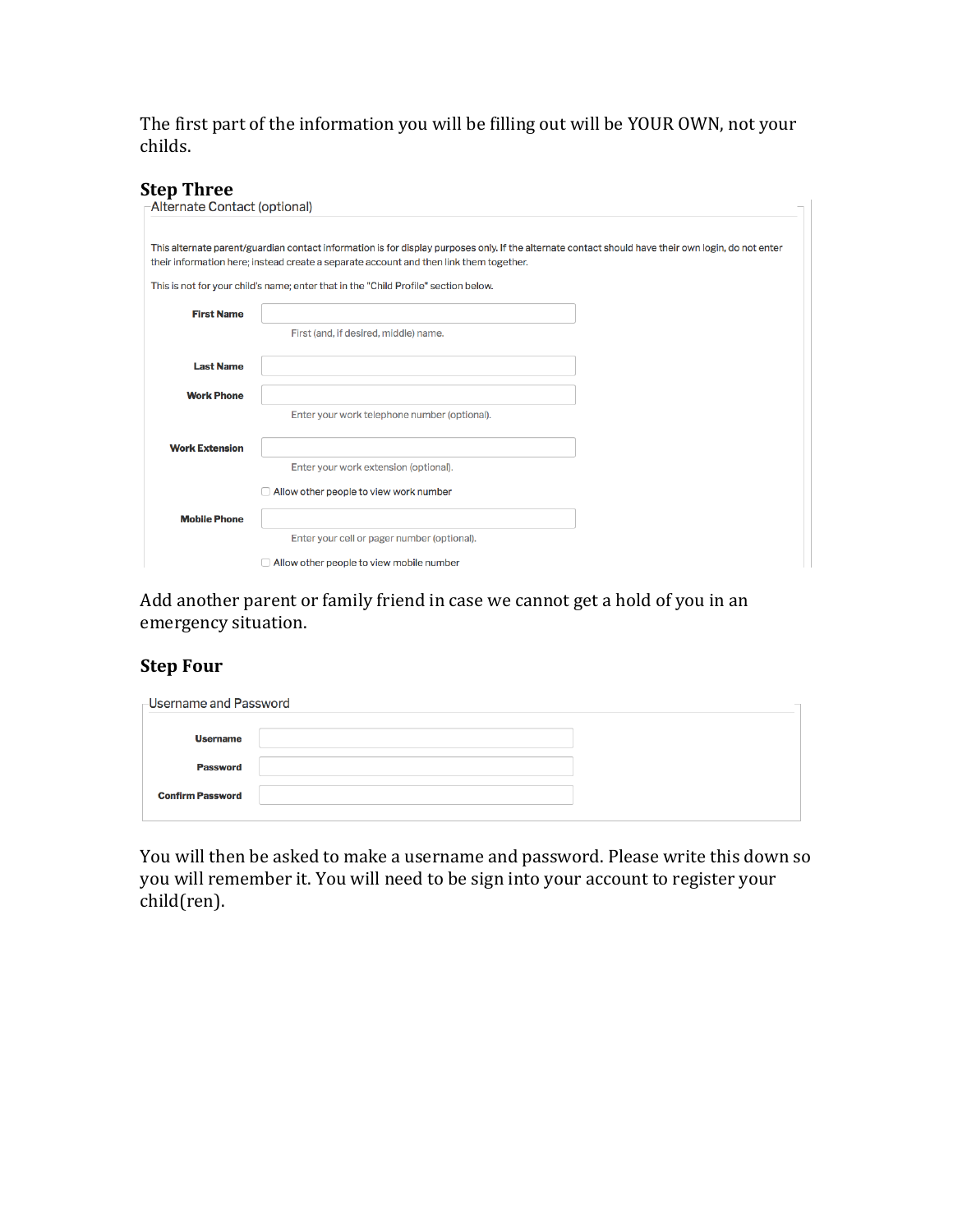# **Step Five**

| -Online Contact        |                                                                                                                                                                   |  |
|------------------------|-------------------------------------------------------------------------------------------------------------------------------------------------------------------|--|
| <b>Email</b>           |                                                                                                                                                                   |  |
|                        | $\Box$ Allow other people to view my email address                                                                                                                |  |
| <b>Alternate Email</b> |                                                                                                                                                                   |  |
|                        | Optional second email address.                                                                                                                                    |  |
|                        | Allow other people to view my alternate email address                                                                                                             |  |
|                        | <b>7</b> From time to time, PUL would like to contact members with<br>information on our programs and to solicit feedback. Can PUL contact<br>you in this regard? |  |

You will then be asked for your email. This is how we generally communicate with parents.

| <b>Child Profile</b> |                                                                                                                                                                         |
|----------------------|-------------------------------------------------------------------------------------------------------------------------------------------------------------------------|
| <b>First Name</b>    | First (and, if desired, middle) name.                                                                                                                                   |
| <b>Last Name</b>     |                                                                                                                                                                         |
| <b>Gender</b>        | $\sim$ $\sim$                                                                                                                                                           |
| <b>Birthdate</b>     | $\frac{1}{2}$ $\frac{1}{2}$<br>$\frac{1}{\sqrt{2}}$<br>$- - -$<br>Please enter a correct birthdate; having accurate information is<br>important for insurance purposes. |
| <b>Height</b>        | $\hat{\boldsymbol{\omega}}$<br>Please enter your height in centimeters. This is used to help<br>generate even teams for hat leagues.                                    |
| <b>Shirt Size</b>    | ÷<br>$\sim$ $\sim$ $\sim$                                                                                                                                               |
| <b>Year Started</b>  | $\frac{\Delta}{\Psi}$<br>$- - -$<br>The year you started playing in this league.                                                                                        |
| <b>Skill Level</b>   | $\div$<br>$\sim$ $\sim$                                                                                                                                                 |

Next you will start to add your first child's information.

## **Step Six**

I forgot to take a screen shot of the next step, which is hitting the great big green button at the bottom of the page on the left to create your account. If you are successful this is the next thing you will see.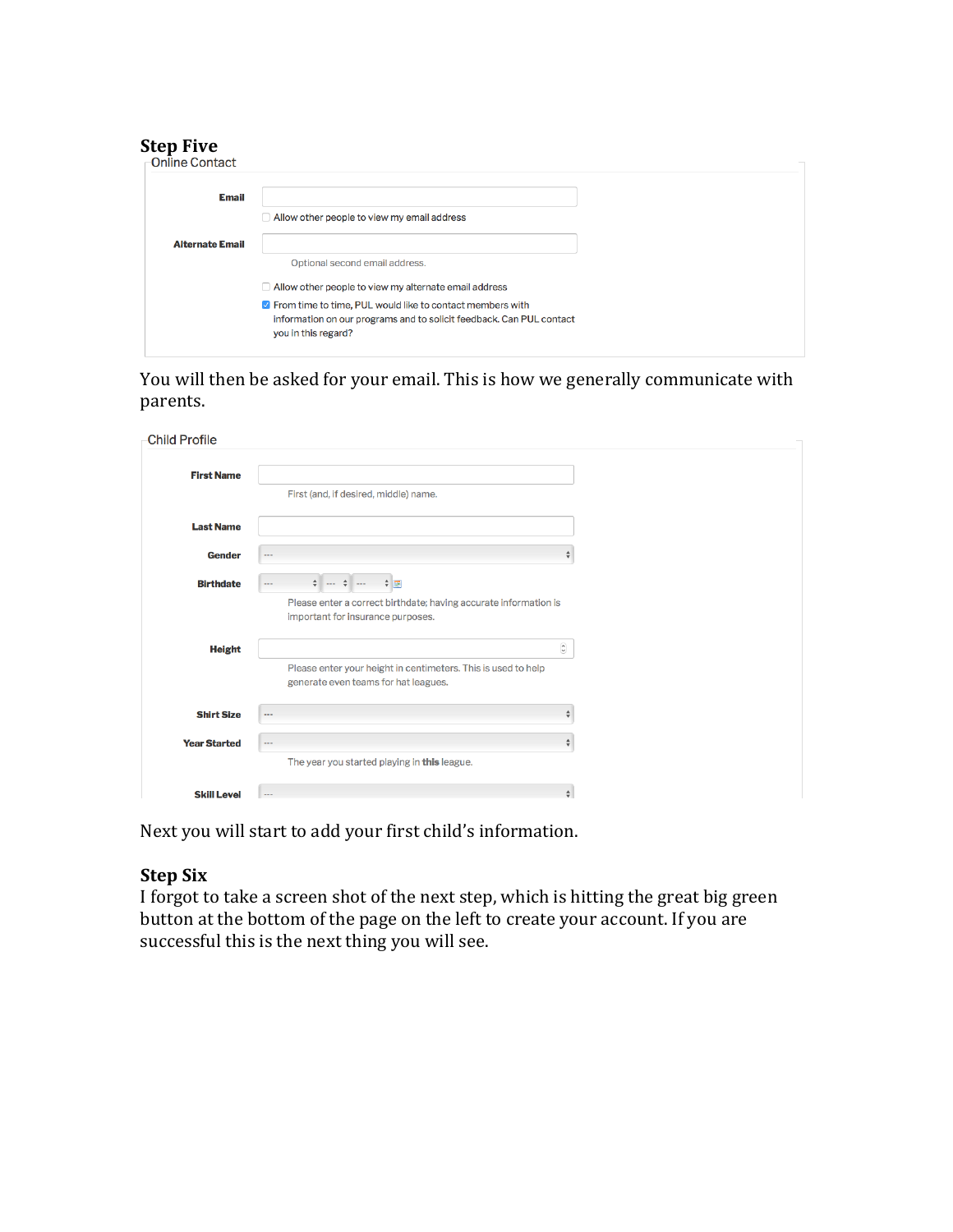

# **Step Seven**

After this head back to the pultimate site. You will now need to sign into your Zurulu account. So go to leagues at the top menu bar and click My Zurulu.

| <b>Leagues</b> $\vee$ | Juniors $\sim$ | <b>New F</b> |
|-----------------------|----------------|--------------|
| <b>My Zuluru</b>      |                |              |
| <b>Events</b>         |                |              |
|                       |                |              |

Once you are signed in you can register one of two ways.

## **First way:**

At the top menu bar at the Peterborough Ultimate Site, click Juniors. It is the second option from the left. Then scroll down to Juniors Recreational League.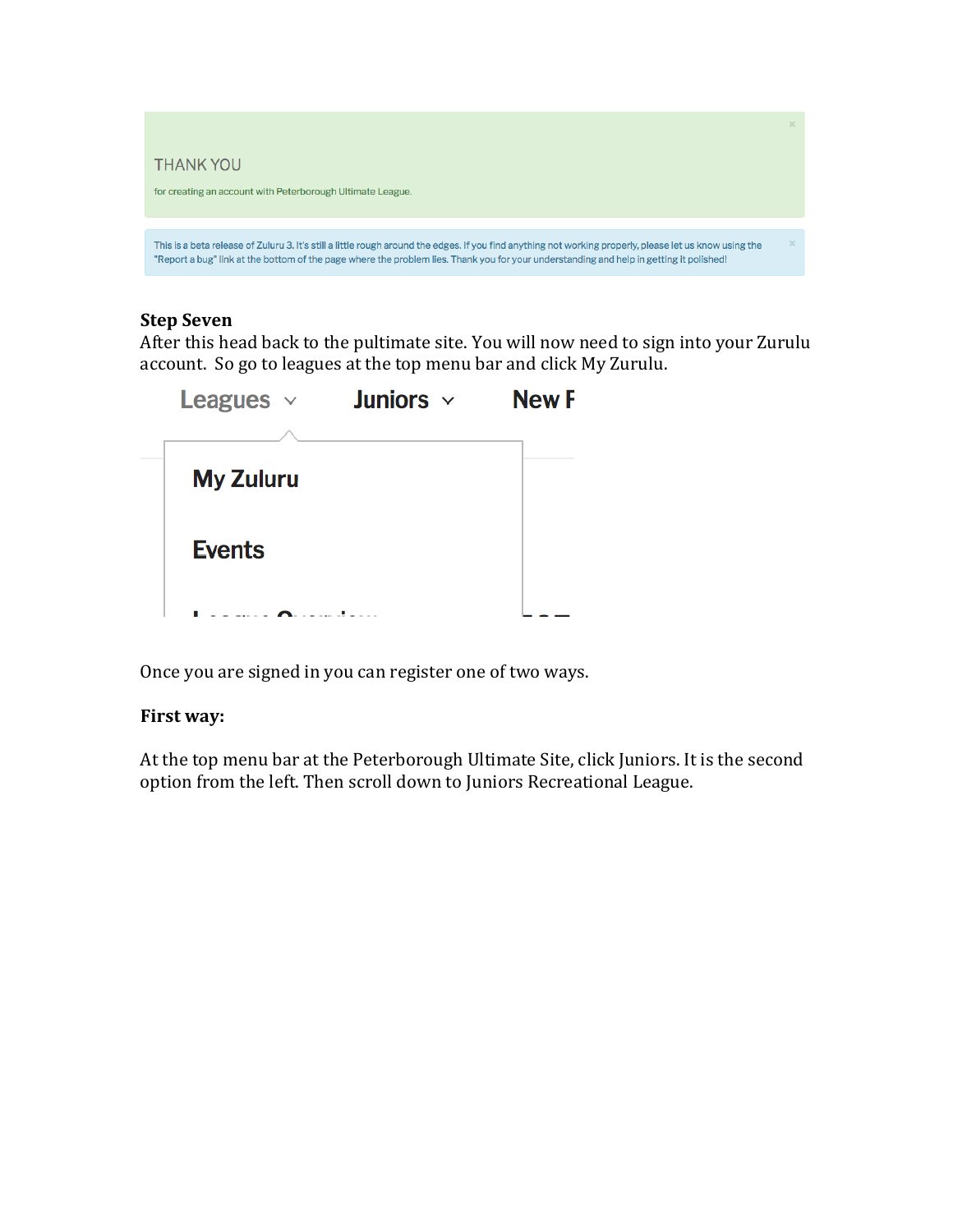

# That will take you to this page

\*Registration and payment will be done online with Zuluru (the PUL membership management system). There is an attached "how to guide" that outlines the steps needed to register and pay online. To register on Zuluru, click here to make an account. If you already have a Zuluru account, you can add a child to your profile. After your Zuluru account is created (or if you already have one), you can then register your child here.

To which you can click "register your child here.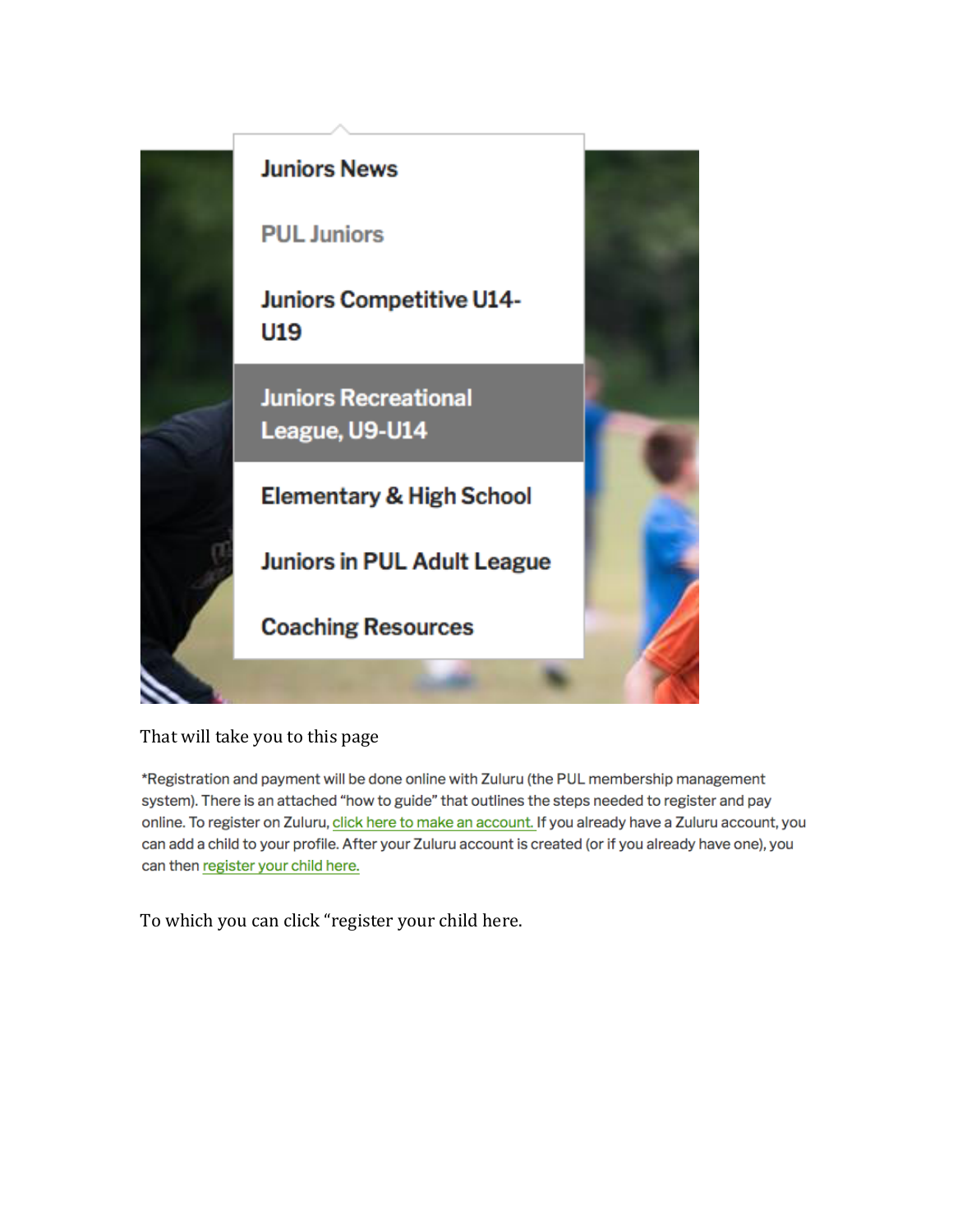#### You will now see this page.

PUL Juniors U9-U14 Registration 2018

Note that you are registering Adam MacDonald. To register Jocelyne Stone or Tyler MacDonald instead, click on their name.

This is the registration for the PUL Juniors U9-U14 summer league that is running from May 7th to June 25th from 6:30pm-7:45pm at the Bridgenorth Fields. The registration process is online this year.

**Multiples** Not allowed Registration Opens Mar 1, 2018 4:05PM Registration Closes May 15, 2018 4:05PM **Reservations** No Cost \$70.00

**Event Type** Individuals for Leagues

To register for this event, you must have signed the Release Waiver and Indemnity Form 2018 waiver.

 $More*$ 

### You will need to click the green section to sign the waiver.

NOTE: This release form is a contract with legal consequences. Please read it carefully before accepting. I want to participate in the 2018-2019 ultimate season of Ontario Ultimate (OU) and Peterborough Ultimate League. I understand and acknowledge that the sport of Ultimate may involve physical risk. I accept the responsibility for inspecting each field on which I play Ultimate in connection with Ontario Ultimate and satisfying myself as to its safety. I certify that I am physically fit, have sufficiently prepared or trained for participation in this activity, and have not been advised to not participate by a qualified medical professional. I certify that there are no health-related reasons or problems that preclude my participation in this activity. In consideration of Ontario Ultimate and Peterborough Ultimate Leauge accepting me as a participant during the 2018-2019 season, I, for myself, my heirs, executors, administrators, successors and assigns, hereby release, waive and forever discharge Ontario Ultimate and PUL, its sanctioning body and sponsors and all their respective agents, servants, contractors, representatives, directors, elected and appointed officials, successors and assigns, of and from all claims. demands, damages, costs, expenses, actions and causes of action, whether in law or in equity, in respect of death, injury, loss or damage to my person or property howsoever caused, arising to or to arise by reason of my participation in the 2018-2019 ultimate season, whether as a spectator, participant, competitor or otherwise, whether prior to, during, or subsequent to the 2018-2019 season and notwithstanding that same may have been contributed to or occasioned by the negligence of any of the aforesaid. I further hereby undertake to hold and save harmless and agree to indemnify all of the aforesaid from and against any and all liability incurred by any or all of them arising as a result of, or in any way connected with, my participation in the 2018-2019 Ultimate season. By accepting this waiver, I acknowledge having read, understood and agreed to the above release, waiver and indemnity. I am aware that this is a release of liability and a contract and I sign it of my own free will. Last. I warrant that I am physically fit to participate in the 2018-2019 ultimate season.

◯ I agree to the above conditions

O I DO NOT agree to the above conditions



Once you click the I agree to...you may now register your child.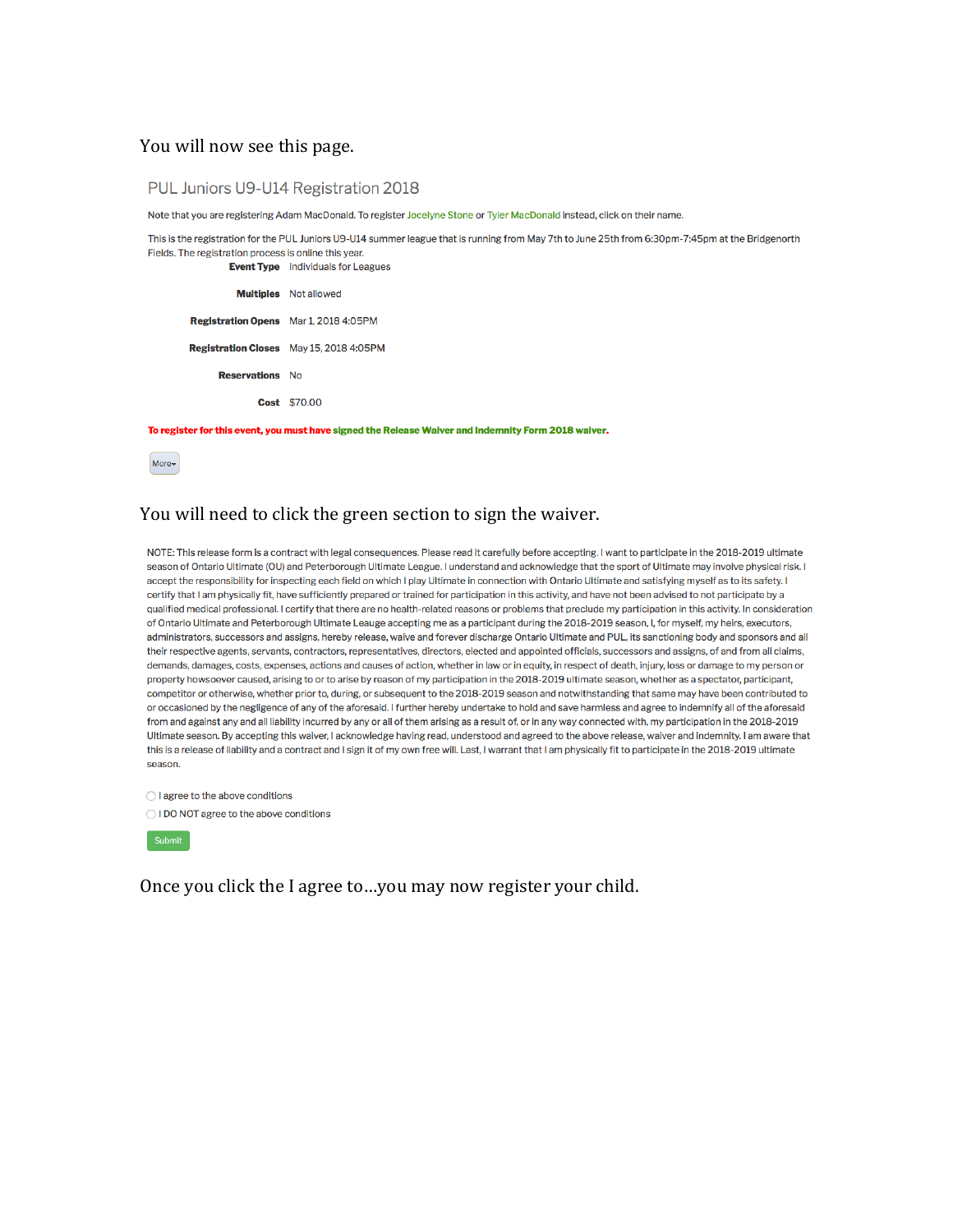This is the registration for the PUL Juniors U9-U14 summer league that is running from May 7th to June 25th from 6:30pm-7:45pm at the Bridgenorth Fields. The registration process is online this year. **Event Type** Individuals for Leagues

|                                              | <b>Multiples</b> Not allowed                   |
|----------------------------------------------|------------------------------------------------|
| <b>Registration Opens</b> Mar 1, 2018 4:05PM |                                                |
|                                              | <b>Registration Closes</b> May 15, 2018 4:05PM |
| <b>Reservations</b> No                       |                                                |
|                                              | <b>Cost \$70.00</b>                            |
|                                              |                                                |

You may register for this event.

#### **Register now!**

#### **Second way:**

If signed into Zurulu you will see this menu bar



Click the PUL Juniors U9-U14 Registration 2018.

You will now see this page.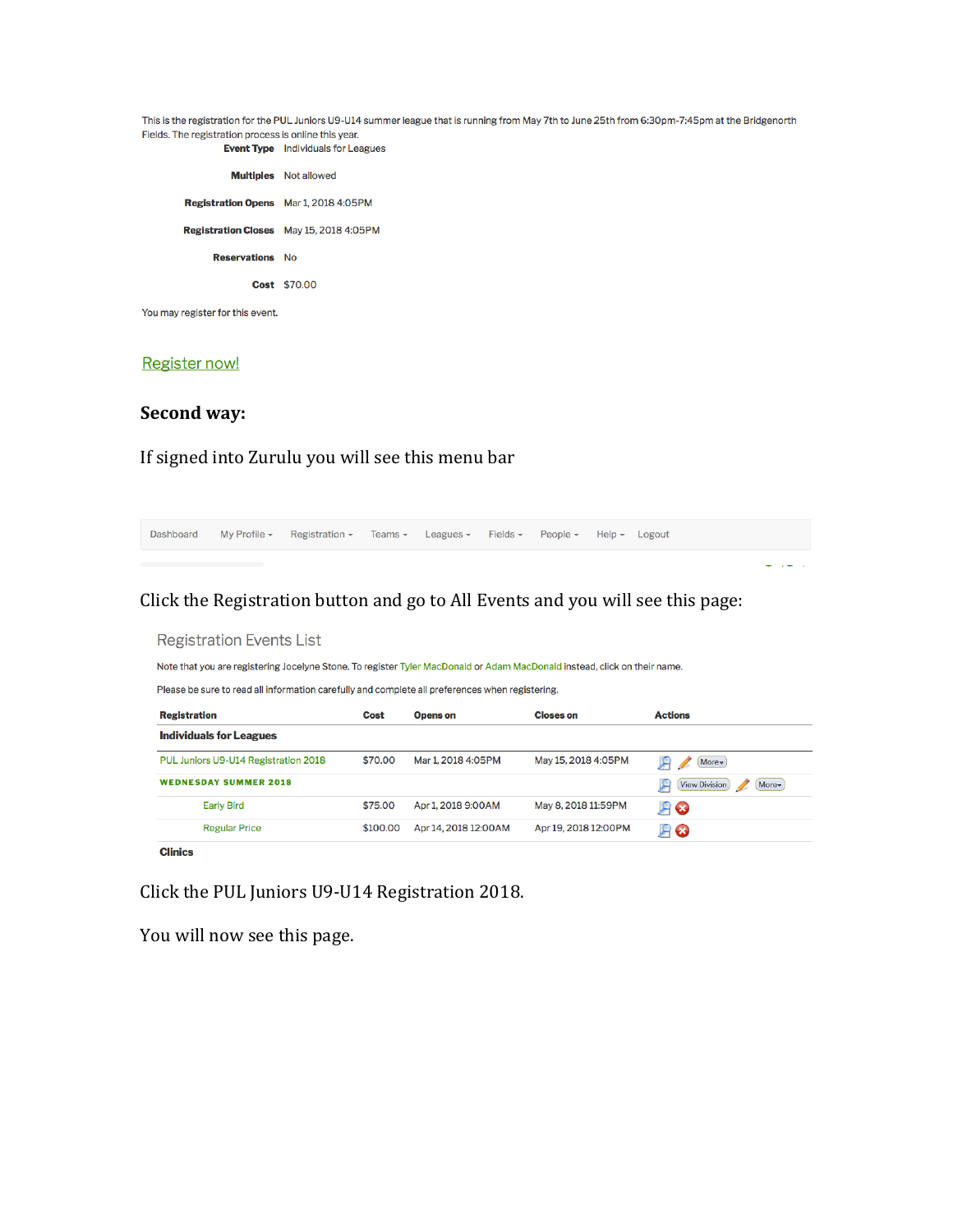#### PUL Juniors U9-U14 Registration 2018

Note that you are registering Adam MacDonald. To register Jocelyne Stone or Tyler MacDonald instead, click on their name.

This is the registration for the PUL Juniors U9-U14 summer league that is running from May 7th to June 25th from 6:30pm-7:45pm at the Bridgenorth Fields. The registration process is online this year. **Event Type** Individuals for Leagues

**Multiples** Not allowed Registration Opens Mar 1, 2018 4:05PM Registration Closes May 15, 2018 4:05PM **Reservations** No Cost \$70.00

To register for this event, you must have signed the Release Waiver and Indemnity Form 2018 waiver.

More<sub>v</sub>

#### You will need to click the green section to sign the waiver.

NOTE: This release form is a contract with legal consequences. Please read it carefully before accepting. I want to participate in the 2018-2019 ultimate season of Ontario Ultimate (OU) and Peterborough Ultimate League. I understand and acknowledge that the sport of Ultimate may involve physical risk. I accept the responsibility for inspecting each field on which I play Ultimate in connection with Ontario Ultimate and satisfying myself as to its safety. I certify that I am physically fit, have sufficiently prepared or trained for participation in this activity, and have not been advised to not participate by a qualified medical professional. I certify that there are no health-related reasons or problems that preclude my participation in this activity. In consideration of Ontario Ultimate and Peterborough Ultimate Leauge accepting me as a participant during the 2018-2019 season, I, for myself, my heirs, executors, administrators, successors and assigns, hereby release, waive and forever discharge Ontario Ultimate and PUL, its sanctioning body and sponsors and all their respective agents, servants, contractors, representatives, directors, elected and appointed officials, successors and assigns, of and from all claims, demands, damages, costs, expenses, actions and causes of action, whether in law or in equity, in respect of death, injury, loss or damage to my person or property howsoever caused, arising to or to arise by reason of my participation in the 2018-2019 ultimate season, whether as a spectator, participant, competitor or otherwise, whether prior to, during, or subsequent to the 2018-2019 season and notwithstanding that same may have been contributed to or occasioned by the negligence of any of the aforesaid. I further hereby undertake to hold and save harmless and agree to indemnify all of the aforesaid from and against any and all liability incurred by any or all of them arising as a result of, or in any way connected with, my participation in the 2018-2019 Ultimate season. By accepting this waiver, I acknowledge having read, understood and agreed to the above release, waiver and indemnity. I am aware that this is a release of liability and a contract and I sign it of my own free will. Last, I warrant that I am physically fit to participate in the 2018-2019 ultimate season.

 $\bigcirc$  I agree to the above conditions

O I DO NOT agree to the above conditions

Submit

#### Once you click the I agree to...you may now register your child.

This is the registration for the PUL Juniors U9-U14 summer league that is running from May 7th to June 25th from 6:30pm-7:45pm at the Bridgenorth Fields. The registration process is online this year.

**Event Type** Individuals for Leagues

|                                              | <b>Multiples</b> Not allowed                   |
|----------------------------------------------|------------------------------------------------|
| <b>Registration Opens</b> Mar 1, 2018 4:05PM |                                                |
|                                              | <b>Registration Closes</b> May 15, 2018 4:05PM |
| <b>Reservations</b> No                       |                                                |
|                                              | <b>Cost \$70.00</b>                            |

You may register for this event.

#### **Register now!**